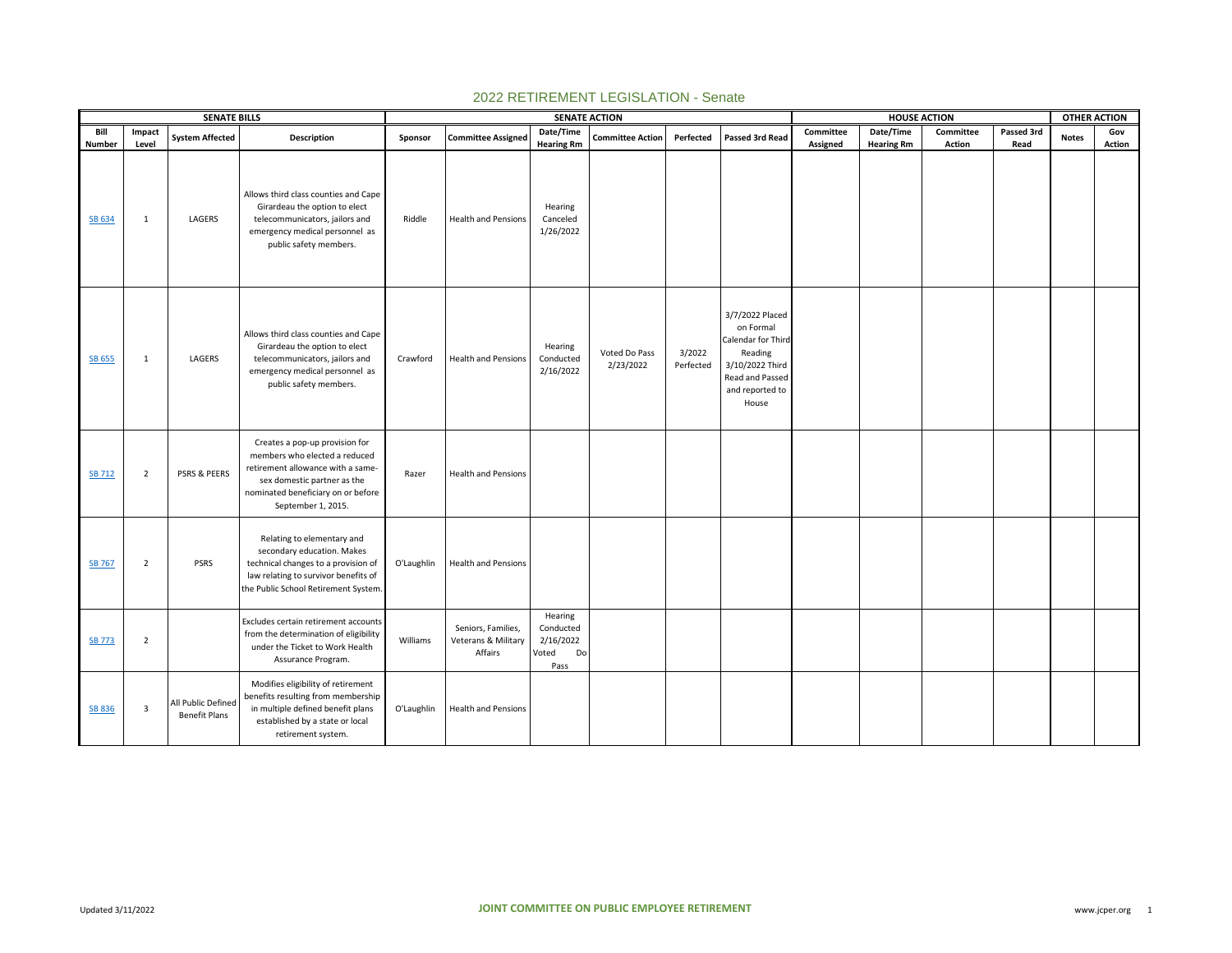| <b>SB 859</b> | $\overline{2}$ | Police Protection<br>Districts     | Authorizes the establishment of<br>police protection districts. A PPD's<br>board of directors may provide for<br>pension, and retirement and other<br>employee-type fringe-benefits. If a<br>board of directors administers its<br>own retirement or benefits-related<br>plan, it must do so by a separate five-<br>member pension board of trustees.                                                                   | Mosley  | Transportation,<br>Infrastructure and<br>Public Safety<br>Committee |                                                                                                            |  |  |  |  |  |
|---------------|----------------|------------------------------------|-------------------------------------------------------------------------------------------------------------------------------------------------------------------------------------------------------------------------------------------------------------------------------------------------------------------------------------------------------------------------------------------------------------------------|---------|---------------------------------------------------------------------|------------------------------------------------------------------------------------------------------------|--|--|--|--|--|
| SB 871        | $\overline{2}$ | All Plans                          | Modifies provisions relating to<br>income tax exemptions for certain<br>retirement benefits.                                                                                                                                                                                                                                                                                                                            | Eigel   | <b>Health and Pensions</b>                                          | Hearing<br>Conducted<br>2/16/2022<br>Executive<br>Session<br>Completed<br>2/23/2022<br>Voted<br>Do<br>Pass |  |  |  |  |  |
| SB 904        | $\overline{2}$ | All newly created<br>private plans | This bill provides that both a client<br>and a registered professional<br>employer organization (PEO) shall<br>each be deemed an employer for<br>purposes of sponsoring retirement<br>and welfare benefits plans for<br>covered employees.                                                                                                                                                                              | Hoskins | Insurance and<br>Banking                                            |                                                                                                            |  |  |  |  |  |
| <b>SB 926</b> | $\overline{2}$ | All Public Plans                   | Modifies provisions relating to ethics.<br>Modifies the pension forfeiture law.<br>Prohibits a participant of a plan who<br>is unfit for elected public office or<br>employed with the state or any local<br>government from being eligible to<br>receive any retirement benefit from<br>the plan.                                                                                                                      | Mosley  | Rules, Joint Rules,<br>Resolutions and<br>Ethics                    |                                                                                                            |  |  |  |  |  |
| SB 999        | $\mathbf{3}$   | PSRS & PEERS                       | Modifies provisions relating to<br>teacher employment. Increases the<br>length of time, from two years to<br>four years, that a retired member<br>may work after retirement without<br>losing his or her retirement benefit<br>when a district has declared a<br>teacher/employee critical shortage.<br>Repeals the prohibition on retired<br>members being employed as a<br>superintendent under critical<br>shortage. | Gannon  | Education                                                           |                                                                                                            |  |  |  |  |  |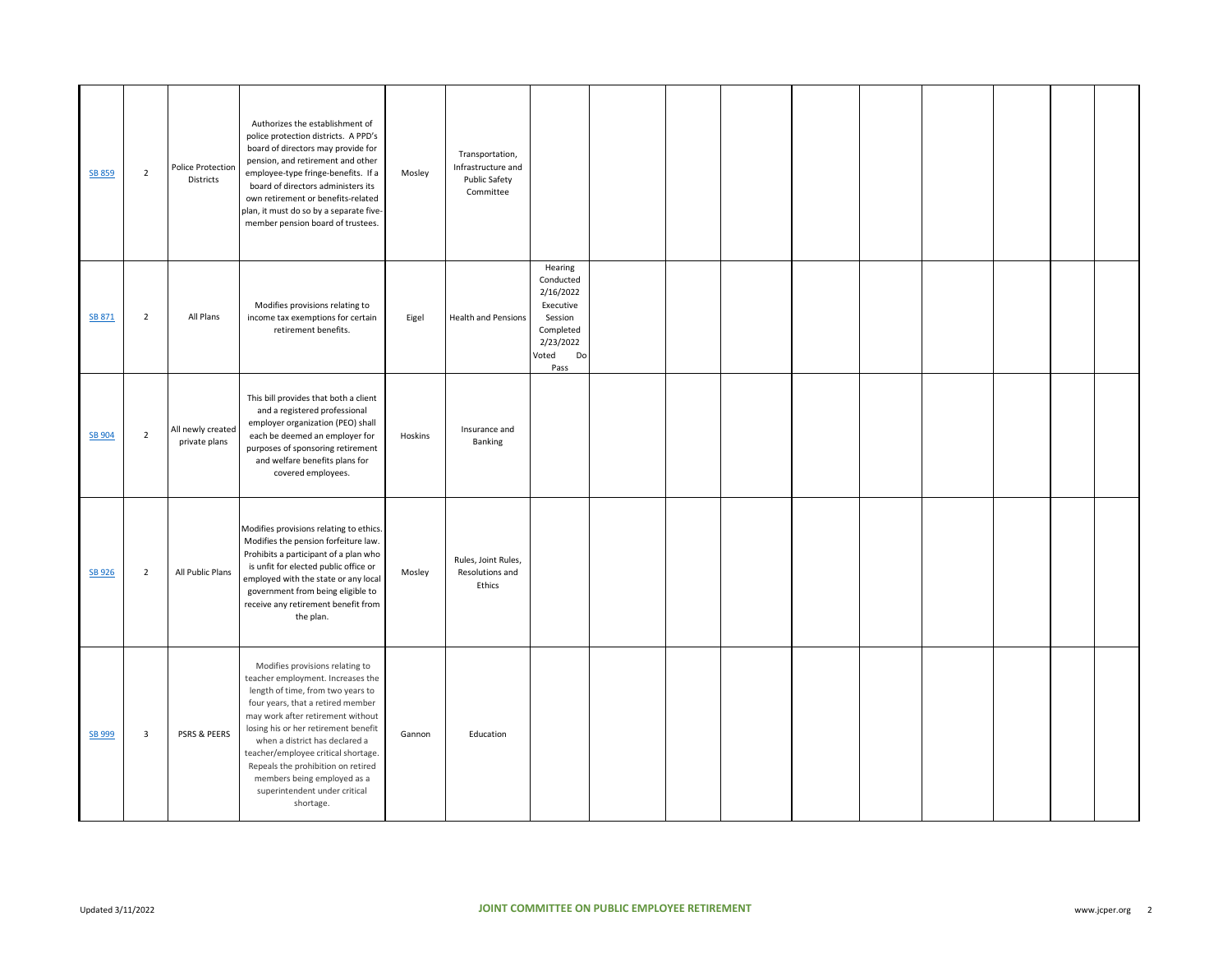| SB 1036        | $\overline{\mathbf{3}}$ | Sheriffs                    | Modifies the compensation of<br><b>County Sheriffs</b>                                                                                                                                                                                                                                                                                                            | Moon           | Local Government<br>and Elections |  |  |  |                                                                                                                                             |  |  |
|----------------|-------------------------|-----------------------------|-------------------------------------------------------------------------------------------------------------------------------------------------------------------------------------------------------------------------------------------------------------------------------------------------------------------------------------------------------------------|----------------|-----------------------------------|--|--|--|---------------------------------------------------------------------------------------------------------------------------------------------|--|--|
| SB 1048        | $\overline{\mathbf{3}}$ | All Public Plans            | Prohibits public entities from<br>entering into certain contracts with<br>companies unless the contract<br>includes a written certification that<br>the company is not engaged in<br>certain activities that discriminate<br>against a firearm entity or firearm<br>trade association.                                                                            | <b>Brattin</b> | Insurance and<br>Banking          |  |  |  |                                                                                                                                             |  |  |
| SB 1053        | $\overline{2}$          | <b>MPERS</b>                | Modifies the terms of the elected<br>members of the MoDOT and<br>Highway Patrol Employees'<br>Retirement System board of<br>trustees.                                                                                                                                                                                                                             |                | Bernskoetter Health and Pensions  |  |  |  |                                                                                                                                             |  |  |
| <b>SB 1054</b> | $\overline{4}$          | Sheriffs'                   | Establishes a new funding<br>mechanism for the Sheriffs'<br>Retirement System.                                                                                                                                                                                                                                                                                    |                | Bernskoetter Health and Pensions  |  |  |  |                                                                                                                                             |  |  |
| SB 1062        | $\overline{3}$          | MOSERS and<br><b>MPERS</b>  | Requires the MOSERS and MPERS<br>boards of trustees to establish a buy-<br>out program for terminated vested<br>members by January 1, 2023. Such<br>members may make a one-time<br>election to receive a lump sum<br>payment equal to sixty percent of<br>the present value of their deferred<br>annuity, or a greater percentage, if<br>determined by the board. | Crawford       | <b>Health and Pensions</b>        |  |  |  |                                                                                                                                             |  |  |
| SB 1098        | $\overline{\mathbf{3}}$ | Al Public School<br>Systems | Modifies the salary for permanent<br>contract teachers for all public school<br>systems. This provision does not<br>apply to St. Louis City.;                                                                                                                                                                                                                     | Burlison       | Education                         |  |  |  | $1 = No$ impact on retirement benefit                                                                                                       |  |  |
| SB 1125        | $\mathbf{1}$            | <b>Private Entities</b>     | Establishes the Missouri Workplace<br>Retirement Savings Plan that private<br>business entities may join.                                                                                                                                                                                                                                                         | Arthur         | <b>Health and Pensions</b>        |  |  |  | 2 = No substantial proposed change<br>3 = May constitute a substantial proposed change<br>4 = Does constitute a substantial proposed change |  |  |
| <b>SB 1155</b> | $\overline{\mathbf{3}}$ | <b>MPERS</b>                | This act allows uniformed members<br>of the Missouri State Highway Patrol<br>covered by the 2011 Tier to be<br>eligible for BackDROP.                                                                                                                                                                                                                             |                | Luetkemeyer Health and Pensions   |  |  |  |                                                                                                                                             |  |  |
| SB 1171        | 3                       | All Plans                   | The act also prohibits any limited<br>iability company or corporation from<br>being discriminated against or given<br>preferential treatment based on an<br>environmental, social and<br>governance score, as defined in the<br>act.                                                                                                                              | Moon           | Small Business and<br>Industry    |  |  |  |                                                                                                                                             |  |  |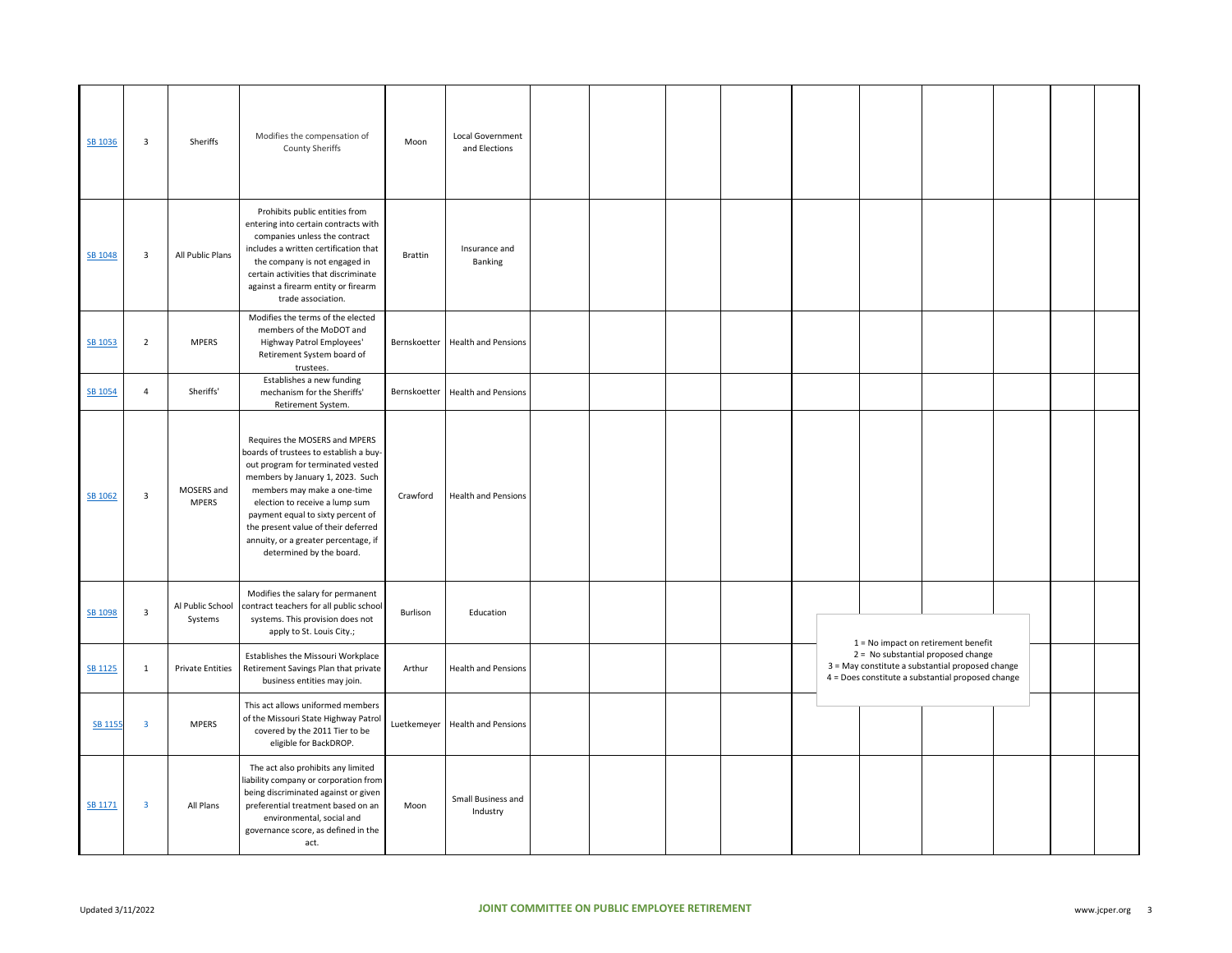| SB 1213       | $\overline{2}$          | <b>Private Entities</b> | Establishes the Missouri Workplace<br>Retirement Savings Plan that private<br>business entities may join.                                                                                                                                                                                     | Crawford     |  |  |  |  |  |  |
|---------------|-------------------------|-------------------------|-----------------------------------------------------------------------------------------------------------------------------------------------------------------------------------------------------------------------------------------------------------------------------------------------|--------------|--|--|--|--|--|--|
| SB 1239       | $\overline{\mathbf{3}}$ | All Plans               | Any retirement system established<br>by the state or any political<br>subdivision are prohibited from<br>contracting with or investing in<br>individuals, partnerships,<br>corporations, or other legal entities<br>investing or doing business with<br>Russia.                               | Rizzo        |  |  |  |  |  |  |
| <b>SJR 54</b> | $\overline{\mathbf{3}}$ | Sheriffs'               | This proposed constitutional<br>amendment, if approved by the<br>voters, provides that a fee of three<br>dollars, in addition to other fees as<br>may be imposed by the laws of this<br>state, shall be imposed on the initial<br>filing of any criminal case in the<br>courts of this state. | Bernskoetter |  |  |  |  |  |  |
|               |                         |                         |                                                                                                                                                                                                                                                                                               |              |  |  |  |  |  |  |
|               |                         |                         |                                                                                                                                                                                                                                                                                               |              |  |  |  |  |  |  |
|               |                         |                         |                                                                                                                                                                                                                                                                                               |              |  |  |  |  |  |  |
|               |                         |                         |                                                                                                                                                                                                                                                                                               |              |  |  |  |  |  |  |
|               |                         |                         |                                                                                                                                                                                                                                                                                               |              |  |  |  |  |  |  |
|               |                         |                         |                                                                                                                                                                                                                                                                                               |              |  |  |  |  |  |  |
|               |                         |                         |                                                                                                                                                                                                                                                                                               |              |  |  |  |  |  |  |
|               |                         |                         |                                                                                                                                                                                                                                                                                               |              |  |  |  |  |  |  |
|               |                         |                         |                                                                                                                                                                                                                                                                                               |              |  |  |  |  |  |  |
|               |                         |                         |                                                                                                                                                                                                                                                                                               |              |  |  |  |  |  |  |
|               |                         |                         |                                                                                                                                                                                                                                                                                               |              |  |  |  |  |  |  |
|               |                         |                         |                                                                                                                                                                                                                                                                                               |              |  |  |  |  |  |  |
|               |                         |                         |                                                                                                                                                                                                                                                                                               |              |  |  |  |  |  |  |
|               |                         |                         |                                                                                                                                                                                                                                                                                               |              |  |  |  |  |  |  |
|               |                         |                         |                                                                                                                                                                                                                                                                                               |              |  |  |  |  |  |  |
|               |                         |                         |                                                                                                                                                                                                                                                                                               |              |  |  |  |  |  |  |
|               |                         |                         |                                                                                                                                                                                                                                                                                               |              |  |  |  |  |  |  |
|               |                         |                         |                                                                                                                                                                                                                                                                                               |              |  |  |  |  |  |  |
|               |                         |                         |                                                                                                                                                                                                                                                                                               |              |  |  |  |  |  |  |
|               |                         |                         |                                                                                                                                                                                                                                                                                               |              |  |  |  |  |  |  |
|               |                         |                         |                                                                                                                                                                                                                                                                                               |              |  |  |  |  |  |  |
|               |                         |                         |                                                                                                                                                                                                                                                                                               |              |  |  |  |  |  |  |
|               |                         |                         |                                                                                                                                                                                                                                                                                               |              |  |  |  |  |  |  |
|               |                         |                         |                                                                                                                                                                                                                                                                                               |              |  |  |  |  |  |  |
|               |                         |                         |                                                                                                                                                                                                                                                                                               |              |  |  |  |  |  |  |
|               |                         |                         |                                                                                                                                                                                                                                                                                               |              |  |  |  |  |  |  |
|               |                         |                         |                                                                                                                                                                                                                                                                                               |              |  |  |  |  |  |  |
|               |                         |                         |                                                                                                                                                                                                                                                                                               |              |  |  |  |  |  |  |
|               |                         |                         |                                                                                                                                                                                                                                                                                               |              |  |  |  |  |  |  |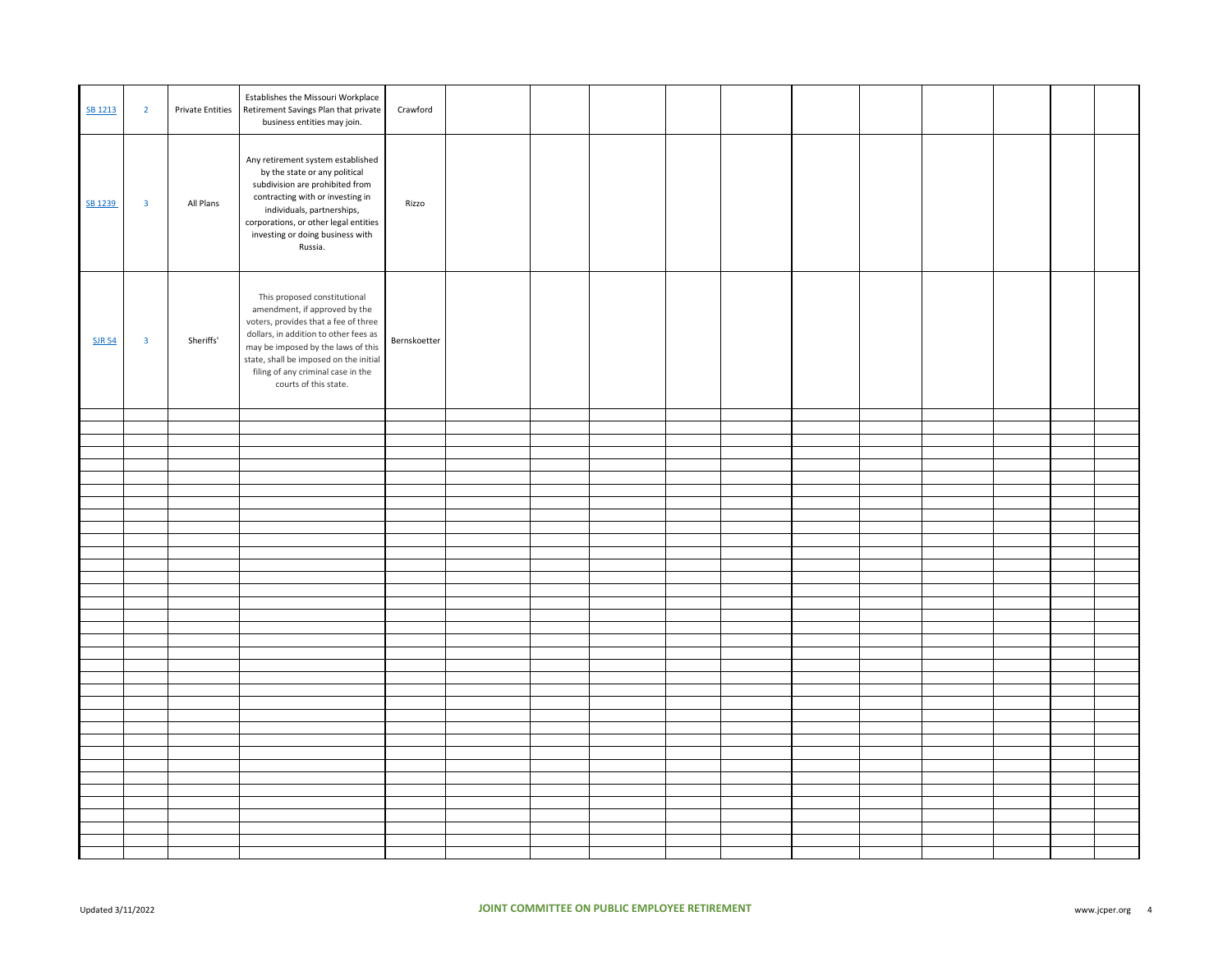|                | <b>HOUSE BILLS</b><br>Impact |                                                                                                    |                                                                                                                                                                                                                                                                        | <b>HOUSE ACTION</b> |                           |                                                                                                         |                                                                                                                                       |                                                                        |                                                                                                                                              | <b>SENATE ACTION</b>  |                                |                     |                    |              | <b>OTHER ACTION</b> |
|----------------|------------------------------|----------------------------------------------------------------------------------------------------|------------------------------------------------------------------------------------------------------------------------------------------------------------------------------------------------------------------------------------------------------------------------|---------------------|---------------------------|---------------------------------------------------------------------------------------------------------|---------------------------------------------------------------------------------------------------------------------------------------|------------------------------------------------------------------------|----------------------------------------------------------------------------------------------------------------------------------------------|-----------------------|--------------------------------|---------------------|--------------------|--------------|---------------------|
| Bill<br>Number | Level                        | <b>System Affected</b>                                                                             | Description                                                                                                                                                                                                                                                            | Sponsor             | Committee<br>Assigned     | Date/Time<br><b>Hearing Rm</b>                                                                          | Committee<br>Action                                                                                                                   | Perfected                                                              | Passed 3rd<br>Read                                                                                                                           | Committee<br>Assigned | Date/Time<br><b>Hearing Rm</b> | Committee<br>Action | Passed 3rd<br>Read | <b>Notes</b> | Gov<br>Action       |
| HB 1473        | $\mathbf{1}$                 | LAGERS                                                                                             | Allows third class counties and Cape<br>Girardeau the option to elect<br>telecommunicators, jailors and emergency<br>medical personnel as public safety members                                                                                                        | Pike                | Pensions                  | Hearing<br>Conducted<br>1/12/2022<br>Executive<br>Session<br>Completed<br>1/19/2022<br>Voted<br>Do Pass | 1/19/2022<br>Referred to<br>Rules -<br>Administrative<br>Oversight<br>Executive<br>Session<br>Completed<br>2/14/2022<br>Voted Do Pass | 3/01/2022<br>Perfected                                                 | 3/9/2022<br>Placed on<br>informal<br>calendar for<br>Third read<br>3/10/2022<br><b>Third Read</b><br>and Passed<br>and Reported<br>to Senate |                       |                                |                     |                    |              |                     |
| <b>HB 1476</b> | $\overline{2}$               | St. Louis Police<br><b>Retirement System</b>                                                       | Transfers control of the City of St. Louis<br>Police Department to the Board of Police<br>Commissioners. Modifies the composition of<br>the retirement system's board of trustees.                                                                                     | Schroer             |                           |                                                                                                         |                                                                                                                                       |                                                                        |                                                                                                                                              |                       |                                |                     |                    |              |                     |
| <b>HB1506</b>  | $\overline{\mathbf{3}}$      | CERF                                                                                               | Authorizes a waiver for certain penalties for<br>late payment of property taxes.                                                                                                                                                                                       | Ellebracht          |                           |                                                                                                         |                                                                                                                                       |                                                                        |                                                                                                                                              |                       |                                |                     |                    |              |                     |
| HB1564         | 1                            | <b>Blind Pension Fund</b>                                                                          | Modifies the mailing requirements for the<br>Blind Pension Fund.                                                                                                                                                                                                       | Griffith            | Emerging<br>Issues        |                                                                                                         |                                                                                                                                       |                                                                        |                                                                                                                                              |                       |                                |                     |                    |              |                     |
| HB1615         | 1                            | Public pension plans<br>sponsored by<br>political<br>subdivisions                                  | Provides that members of the General<br>Assembly are ex officio members of all<br>boards, commissions, committees, councils<br>and other legislative or regulatory bodies of<br>all political subdivisions within the<br>boundaries of a member's legislative district | Lovasco             |                           |                                                                                                         |                                                                                                                                       |                                                                        |                                                                                                                                              |                       |                                |                     |                    |              |                     |
| HB1670         | $\overline{\mathbf{3}}$      | Certain Government<br>Entities                                                                     | Creates a provision that prohibits certain<br>government entities from doing business<br>with entities that require individuals to<br>undergo COVID-19 vaccinations or provide<br>proof of COVID-19 vaccination.                                                       | Seitz               | Judiciary                 | Hearing<br>Conducted<br>2/16/2022<br>Action<br>Postponed                                                |                                                                                                                                       | $\mathbf{v}$                                                           |                                                                                                                                              |                       |                                |                     |                    |              |                     |
| HB1676         | $\overline{\mathbf{3}}$      | LAGERS                                                                                             | Changes the job title of "emergency<br>telecommunicators" to "emergency<br>telecommunicator first responders."                                                                                                                                                         | Perkins             |                           |                                                                                                         |                                                                                                                                       |                                                                        |                                                                                                                                              |                       |                                |                     |                    |              |                     |
| HB1691         | $\overline{2}$               | Public pension plans<br>sponsored by<br>certain political<br>subdivisions as<br>defined by the act | Prohibits the state and certain political<br>subdivisions from entering into a contract<br>with a employer or company that engages ir<br>discrimination against unvaccinated, as<br>described in the act.                                                              | <b>Boggs</b>        | Judiciary                 | Hearing<br>Conducted<br>1/25/2022                                                                       |                                                                                                                                       |                                                                        |                                                                                                                                              |                       |                                |                     |                    |              |                     |
| HB1732         | $\mathbf{1}$                 | <b>Private Entities</b>                                                                            | Establishes the Missouri Workplace<br>Retirement Savings Plan that private business<br>entities may join.                                                                                                                                                              | O'Donnell           | Financial<br>Institutions | Hearing<br>Conducted<br>1/12/2022<br>Executive<br>Completed<br>1/19/2022<br>HCS<br>Voted<br>Do Pass     | 1/20/2022<br>Referred to<br>Rules -<br>Administrative<br>Oversight<br>Executive<br>Session<br>Completed<br>2/07/2022<br>Voted Do Pass | 3/1/2022<br>Placed on<br>Informal<br>Calendar<br>3/3/2022<br>Perfected | 3/9/2022<br>Placed on<br>informal<br>calendar for<br>Third read<br>3/10/2022<br>Third Read<br>and Passed<br>and Reported<br>to Senate        |                       |                                |                     |                    |              |                     |

## 2022 REGULAR SESSION - HOUSE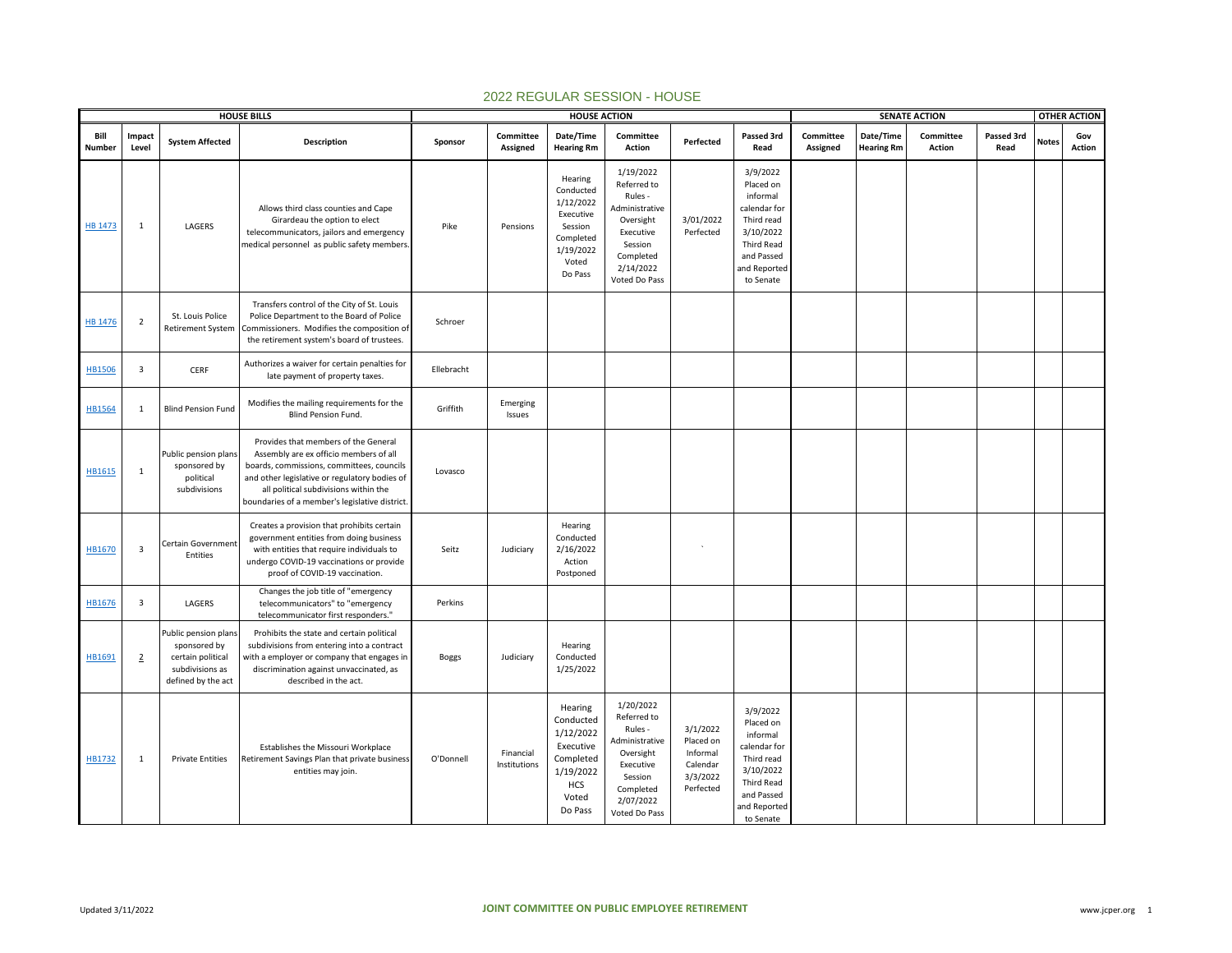| HB1831        | $\mathbf{3}$   | St. Louis PSRS                                         | Provides a one time supplemental payment<br>for retired members and beneficiaries of the<br>St. Louis PSRS, subject to state<br>appropriations.                                                                                                                                                                                                                                                                                                                                                     | Gray             |                                          |                                                                                                               |                                                                                                                    |  |  |  |  |
|---------------|----------------|--------------------------------------------------------|-----------------------------------------------------------------------------------------------------------------------------------------------------------------------------------------------------------------------------------------------------------------------------------------------------------------------------------------------------------------------------------------------------------------------------------------------------------------------------------------------------|------------------|------------------------------------------|---------------------------------------------------------------------------------------------------------------|--------------------------------------------------------------------------------------------------------------------|--|--|--|--|
| HB1881        | 3              | PSRS and PEERS                                         | Modifies the working after retirement critical<br>shortage law for PSRS and PEERS. Increases<br>the length of time, from two years to four<br>years, that a retired member may work after<br>retirement without losing his or her<br>retirement benefit when a district has<br>declared a teacher/employee critical<br>shortage.                                                                                                                                                                    | Black (7)        | Elementary<br>and Secondary<br>Education | Hearing<br>Completed<br>2/22/2022<br>Executive<br>Session<br>Completed<br>2/23/2022<br>Voted<br>Do Pass       | 2/24/2022<br>Referred to<br>Rules -<br>Legislative<br>Oversight                                                    |  |  |  |  |
| HB1886        | $\mathbf{1}$   | LAGERS                                                 | Repeals the prohibition on counties other<br>than third class counties and Cape Girardeau<br>County from being able to elect to cover<br>emergency telecommunicators, jailors, and<br>emergency medical service personnel as<br>public safety members.                                                                                                                                                                                                                                              | Rogers           |                                          |                                                                                                               |                                                                                                                    |  |  |  |  |
| HB1925        | $\mathbf{1}$   | <b>Blind Pension Fund</b>                              | Modifies the mailing requirements for the<br>Blind Pension Fund.                                                                                                                                                                                                                                                                                                                                                                                                                                    | Walsh Moore (93) |                                          |                                                                                                               |                                                                                                                    |  |  |  |  |
| HB1927        | $\mathbf{1}$   |                                                        | Excludes certain retirement accounts from<br>the determination of eligibility under the<br>Ticket to Work Health Assurance Program.                                                                                                                                                                                                                                                                                                                                                                 | Walsh Moore (93) |                                          |                                                                                                               |                                                                                                                    |  |  |  |  |
| <b>HB1984</b> | $\overline{2}$ | <b>MPERS</b>                                           | Modifies the terms of the elected members<br>of the MoDOT and Highway Patrol<br>Employees' Retirement System board of<br>trustees.                                                                                                                                                                                                                                                                                                                                                                  | Hovis            | Pensions                                 | Hearing<br>Completed<br>02/09/2022<br>Executive<br>Completed<br>2/16/2022<br>HCS<br>Voted<br>Do Pass          | 2/22/2022<br>Referred<br>to Consent and<br>House<br>Procedure<br>Hearing<br>Completed<br>3/1/2022<br>Voted Do Pass |  |  |  |  |
| HB1998        | 3              | PSRS, PEERS, Kansas<br>City PSRS and St.<br>Louis PSRS | Allows school districts to issue school district<br>teaching permits for persons without a<br>certificate of license to teach granted by the<br>State Board Of Education.                                                                                                                                                                                                                                                                                                                           | Davidson         | Elementary<br>and Secondary<br>Education | Hearing<br>Completed<br>2/22/2022<br>Executive<br>Session<br>Completed<br>3/1/2022<br>HCS<br>Voted Do<br>Pass | 3/02/2022<br>Referred to<br>Rules -<br>Legislative<br>Oversight                                                    |  |  |  |  |
| HB2057        | 3              | LAGERS                                                 | Changes the job title of "emergency<br>telecommunicators" to "telecommunicator<br>first responders."                                                                                                                                                                                                                                                                                                                                                                                                | Sauls            |                                          |                                                                                                               |                                                                                                                    |  |  |  |  |
| HB2089        | 3              | PSRS and PEERS                                         | Modifies provisions relating to teacher<br>employment. Modifies the working after<br>etirement critical shortage law for PSRS and<br>PEERS. Increases the length of time, from<br>two years to four years, that a retired<br>member may work after retirement without<br>losing his or her retirement benefit when a<br>district has declared a teacher/employee<br>critical shortage. Repeals the prohibition on<br>retired members being employed as a<br>superintendent under critical shortage. | Pollitt          |                                          |                                                                                                               |                                                                                                                    |  |  |  |  |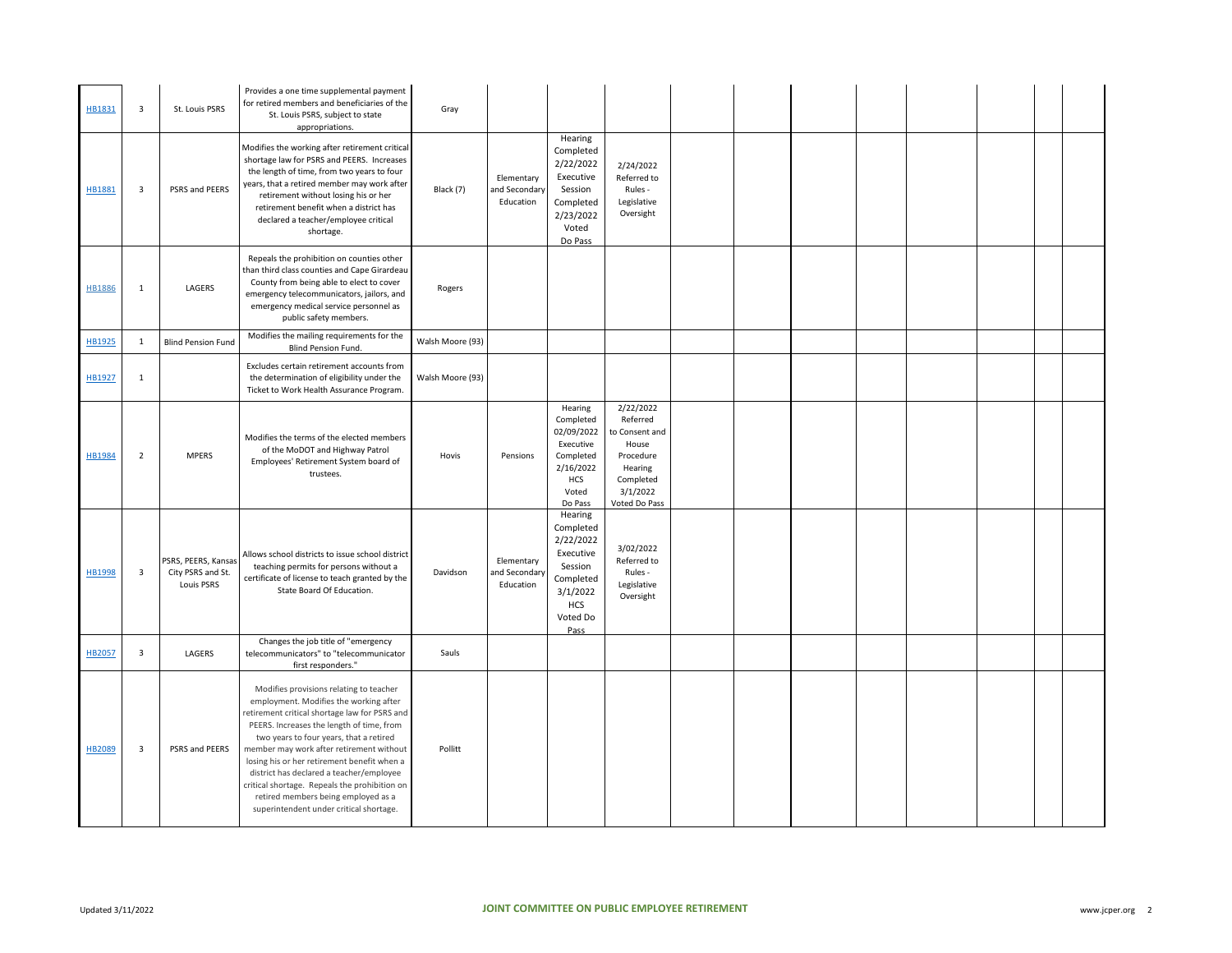| HB2114 | $\overline{\mathbf{3}}$ | PSRS & PEERS                                    | 169.560: Modifies the amount of<br>compensation that a retired PSRS member<br>may earn without a discontinuance of the<br>member's retirement benefit while working<br>after retirement in a position that does not<br>require teacher certification. Instead of<br>compensation being limited to sixty percent<br>of the minimum teacher's salary, allowable<br>compensation will be limited to the annual<br>earnings limit applicable to a Social Security<br>recipient working while receiving Social<br>Security benefits. 169.596: Increases the<br>length of time, from two years to four years,<br>that a retired member may work after<br>retirement without losing his or her<br>retirement benefit when a school district has<br>declared a teacher/employee | Black (7)           | Pensions | Hearing<br>Completed<br>1/26/2022<br>Executive<br>Session<br>Completed<br>02/09/2022<br>Voted<br>Do Pass | 2/10/2022<br>Referred to<br>Rules -<br>Administrative<br>Oversight |  |  |  |  |
|--------|-------------------------|-------------------------------------------------|-------------------------------------------------------------------------------------------------------------------------------------------------------------------------------------------------------------------------------------------------------------------------------------------------------------------------------------------------------------------------------------------------------------------------------------------------------------------------------------------------------------------------------------------------------------------------------------------------------------------------------------------------------------------------------------------------------------------------------------------------------------------------|---------------------|----------|----------------------------------------------------------------------------------------------------------|--------------------------------------------------------------------|--|--|--|--|
| HB2161 | $\overline{\mathbf{3}}$ | <b>PSRS</b>                                     | Reauthorizes the 2.55 multiplier for teachers<br>retiring with 32 or more years of service. E.C.                                                                                                                                                                                                                                                                                                                                                                                                                                                                                                                                                                                                                                                                        | Dinkins             | Pensions |                                                                                                          |                                                                    |  |  |  |  |
| HB2194 | $\overline{\mathbf{3}}$ | PSRS & PEERS                                    | Modifies the amount of compensation that a<br>retired PSRS member may earn without a<br>discontinuance of the member's retirement<br>benefit while working after retirement in a<br>position that does not require teacher<br>certification. Instead of compensation being<br>limited to sixty percent of the minimum<br>teacher's salary, allowable compensation will<br>be sixty percent of the average teacher's<br>salary for the primary district the person is<br>employed in after retirement.                                                                                                                                                                                                                                                                   | <b>Kelley (127)</b> | Pensions |                                                                                                          |                                                                    |  |  |  |  |
| HB2216 | 3                       | PSRS & PEERS                                    | Modifies the amount of compensation that a<br>retired PSRS member may earn without a<br>discontinuance of the member's retirement<br>benefit while working after retirement in a<br>position that does not require teacher<br>certification. Instead of compensation being<br>limited to sixty percent of the minimum<br>teacher's salary, allowable compensation will<br>be sixty percent of the average teacher's<br>salary for the primary district the person is<br>employed in after retirement.                                                                                                                                                                                                                                                                   | Bromley             | Pensions |                                                                                                          |                                                                    |  |  |  |  |
| HB2234 | $\overline{2}$          | MOSERS, MPERS,<br>Judicial Retirement<br>System | Modifies multiple provisions for MOSERS,<br>MPERS and the Judicial Retirement System.                                                                                                                                                                                                                                                                                                                                                                                                                                                                                                                                                                                                                                                                                   | Black (7)           | Pensions | Hearing<br>Completed<br>1/26/2022<br>Executive<br>Session<br>Completed<br>02/09/2022<br>Voted<br>Do Pass | 2/10/2022<br>Referred to<br>Rules -<br>Administrative<br>Oversight |  |  |  |  |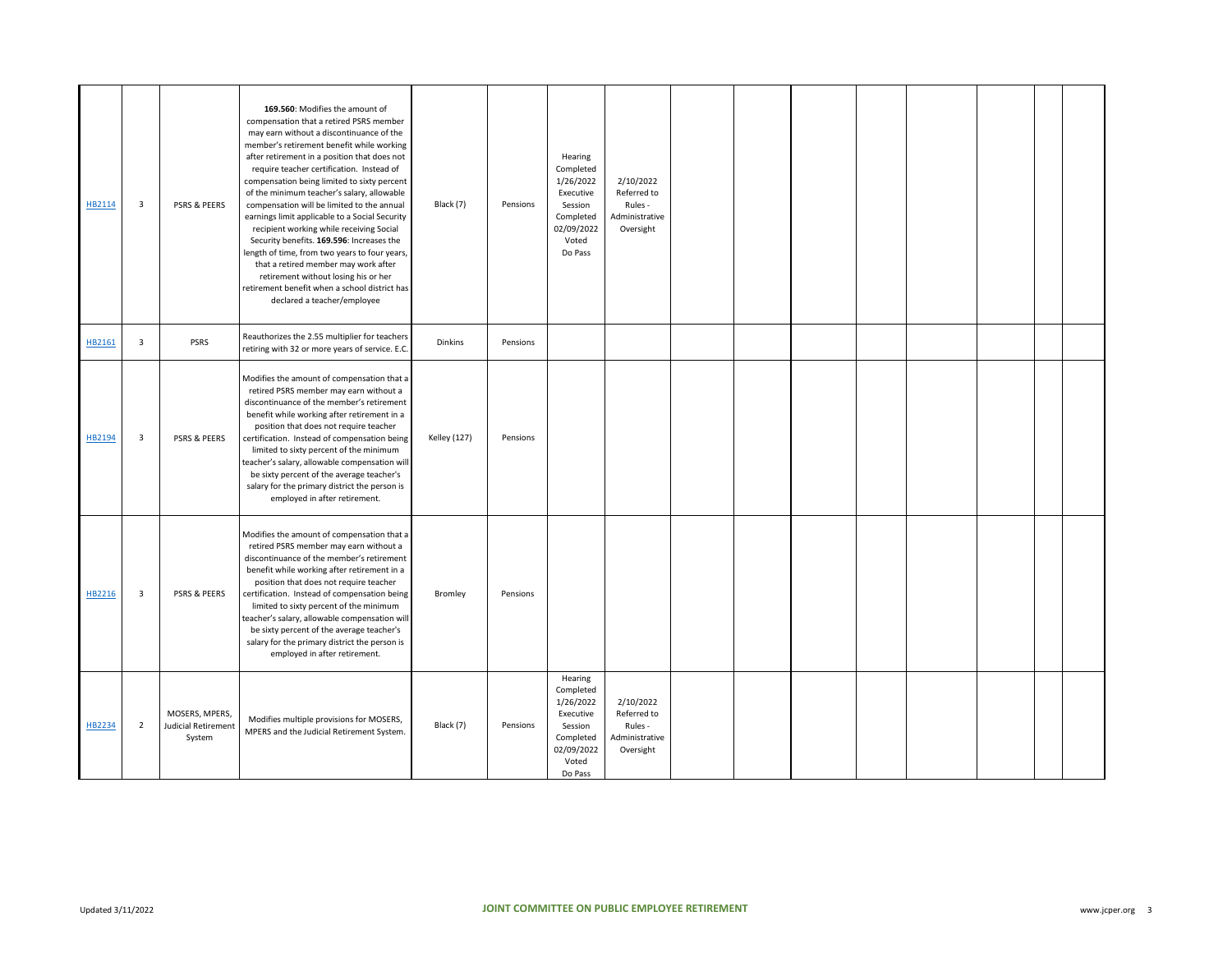| HB2235 | $\overline{\mathbf{3}}$ | MOSERS and<br><b>MPERS</b>                   | Requires the MOSERS and MPERS boards of<br>trustees to establish a buy-out program for<br>terminated vested members by January 1,<br>2023. Such members may make a one-time<br>election to receive a lump sum payment<br>equal to sixty percent of the present value of<br>their deferred annuity, or a greater<br>percentage, if determined by the board. | Black (7) |                                          |                                                                                                                 |                                                                                                                                      |                                                                                                          |                                                                                                                                              |  |  |  |
|--------|-------------------------|----------------------------------------------|------------------------------------------------------------------------------------------------------------------------------------------------------------------------------------------------------------------------------------------------------------------------------------------------------------------------------------------------------------|-----------|------------------------------------------|-----------------------------------------------------------------------------------------------------------------|--------------------------------------------------------------------------------------------------------------------------------------|----------------------------------------------------------------------------------------------------------|----------------------------------------------------------------------------------------------------------------------------------------------|--|--|--|
| HB2236 | $\overline{\mathbf{3}}$ | MOSERS and<br><b>MPERS</b>                   | Allows a retired member of MOSERS or<br>MPERS who returns to employment and<br>subsequently marries to elect a joint and<br>survivor option benefit plan upon re-entry<br>into retirement if the member was not<br>eligible for a joint and survivor option benefit<br>plan at the original retirement date.                                               | Black (7) |                                          |                                                                                                                 |                                                                                                                                      |                                                                                                          |                                                                                                                                              |  |  |  |
| HB2245 | $\overline{\mathbf{3}}$ | <b>MPERS</b>                                 | Permits uniformed members of the Highway<br>Patrol who are members of the 2011 Tier to<br>be eligible for BackDROP.                                                                                                                                                                                                                                        | Copeland  | Pensions                                 |                                                                                                                 |                                                                                                                                      |                                                                                                          |                                                                                                                                              |  |  |  |
| HB2304 | $\overline{\mathbf{3}}$ | <b>PSRS &amp; PEERS</b>                      | Creates a provision that allows a retired<br>person to continue to receive their<br>retirement benefit to be employed on a part<br>time or temporary substitute basis without<br>discontinuance of the persons retirement<br>benefit.                                                                                                                      | Lewis     | Elementary<br>and Secondary<br>Education | Hearing<br>Conducted<br>1/13/2022<br>Executive<br>Session<br>Completed<br>1/25/2022<br>HCS<br>Voted<br>Do Pass  | 1/27/2022<br>Referred to<br>Rules -<br>Legislative<br>Oversight<br>Executive<br>Session<br>Completed<br>2/1/2022<br>Voted<br>Do Pass | 2/16/2022<br>Placed on<br>Informal<br>Perfection<br>Calendar<br>3/1/2022<br>Perfected with<br>Amendments | 3/03/2022<br>Placed on<br>Informal<br>Calendar<br>for Third<br>Reading<br>3/10/2022<br>Third Read<br>and Passed<br>and Reported<br>to Senate |  |  |  |
| HB2352 | $\overline{\mathbf{3}}$ | St. Louis PSRS                               | Provides a one time supplemental payment<br>for retired members and beneficiaries of the<br>St. Louis PSRS, subject to state<br>appropriations.                                                                                                                                                                                                            | Anderson  |                                          |                                                                                                                 |                                                                                                                                      |                                                                                                          |                                                                                                                                              |  |  |  |
| HB2381 | $\overline{3}$          | LAGERS                                       | Changes the job title of "emergency<br>telecommunicators" to "telecommunicator<br>first responders."                                                                                                                                                                                                                                                       | Roden     | <b>Public Safety</b>                     | Hearing<br>Conducted<br>1/25/2022<br>Executive<br>Session<br>Completed<br>02/01/2022<br>HCS<br>Voted<br>Do Pass | 2/1/2022<br>Referred to<br>Rules -<br>Legislative<br>Oversight<br>Hearing<br>Completed<br>3/3/2022<br>Voted Do Pass                  |                                                                                                          |                                                                                                                                              |  |  |  |
| HB2400 | $\overline{2}$          | All newly created<br>private plans           | This bill provides that both a client and a<br>registered professional employer<br>organization (PEO) shall each be deemed an<br>employer for purposes of sponsoring<br>retirement and welfare benefits plans for<br>covered employees.                                                                                                                    | Houx      | Pensions                                 | Hearing<br>Completed<br>2/16/2022<br>Executive<br>Session<br>Completed<br>2/23/2022<br>Voted<br>Do Pass         | 2/23/2022<br>Referred to<br>Consent and<br>House<br>Procedure<br>Hearing<br>Scheduled<br>3/1/2022<br>Voted Do Pass                   |                                                                                                          |                                                                                                                                              |  |  |  |
| HB2430 | $\overline{\mathbf{3}}$ | PSRS                                         | Reauthorizes the 2.55 multiplier for teachers<br>retiring with 32 or more years of service.                                                                                                                                                                                                                                                                | Black (7) | Pensions                                 |                                                                                                                 |                                                                                                                                      |                                                                                                          |                                                                                                                                              |  |  |  |
| HB2432 | $\overline{2}$          | St. Louis Police<br><b>Retirement System</b> | Transfers control of the City of St. Louis<br>Police Department to the Board of Police<br>Commissioners. Modifies the composition of<br>the retirement system's board of trustees.                                                                                                                                                                         | Roden     |                                          |                                                                                                                 |                                                                                                                                      |                                                                                                          |                                                                                                                                              |  |  |  |